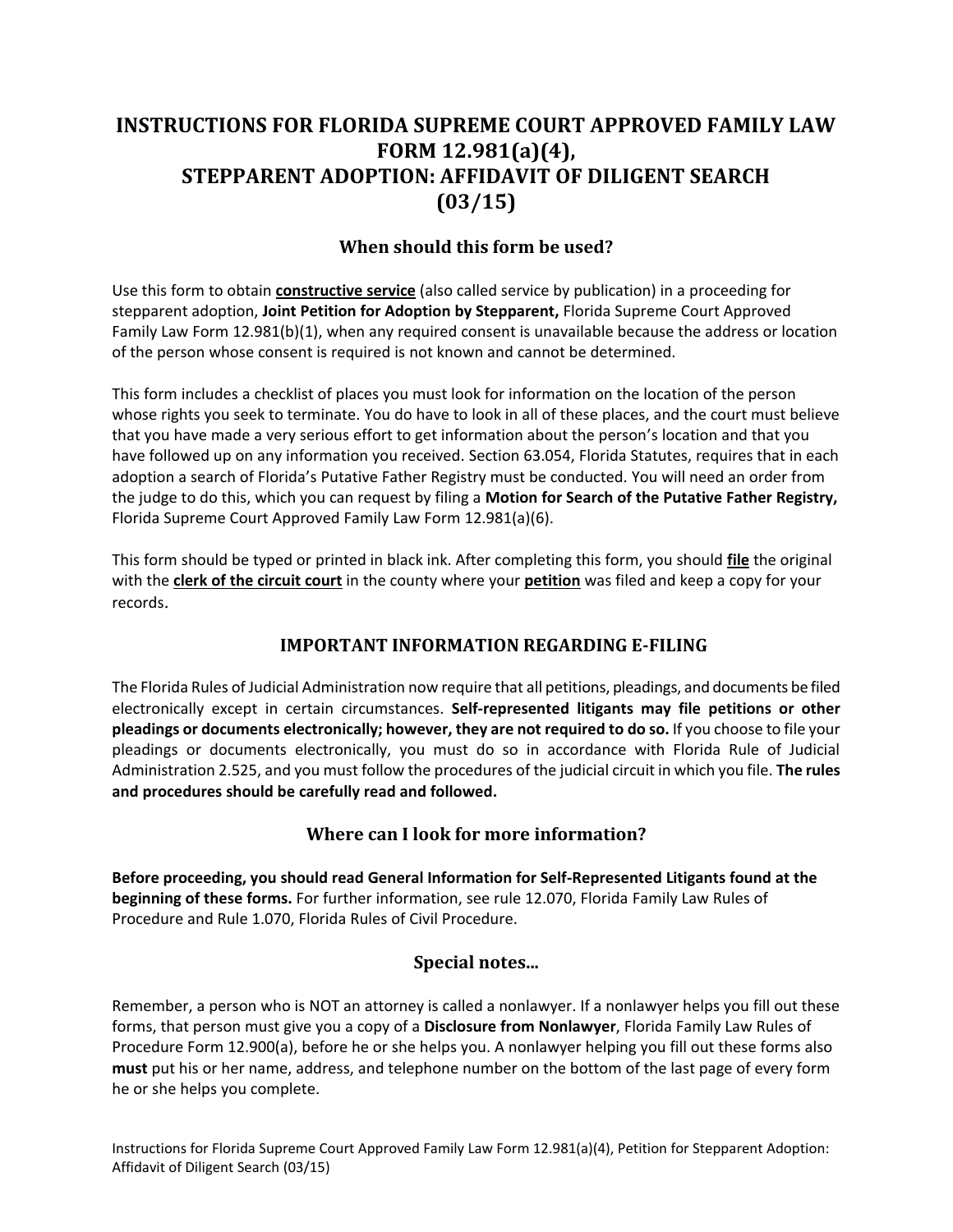IN THE CIRCUIT COURT OF THE \_\_\_\_\_ JUDICIAL CIRCUIT, IN AND FOR \_\_\_\_\_\_\_\_\_\_\_\_\_\_\_\_\_\_\_\_\_ COUNTY, FLORIDA

| Case No.: |  |
|-----------|--|
| Division: |  |

IN THE MATTER OF THE ADOPTION OF

 *{use name to be given to the minor child(ren)}* Adoptee(s). \_\_\_\_\_\_\_\_\_\_\_\_\_\_\_\_\_\_\_\_\_\_\_\_\_\_\_\_\_\_\_\_\_\_\_\_\_\_\_\_\_\_\_\_\_\_

### **PETITION FOR STEPPARENT ADOPTION: AFFIDAVIT OF DILIGENT SEARCH**

I, {full legal name} \_\_\_\_\_\_\_\_\_\_\_ information is true: 1. I am the child(ren)'s  $\bigsqcup$  mother  $\bigsqcup$  father. 2. The last known address of the child(ren)'s other parent *{name}*  as of *{date}* , was: Address Telephone No. \_\_\_\_\_\_\_\_\_\_\_\_\_\_\_\_\_\_\_\_ Fax No. \_\_\_\_\_\_\_\_\_\_\_\_\_\_\_\_\_\_\_\_\_\_\_\_\_\_\_\_\_\_\_ His/her last known employment, as of {date} \_\_\_\_\_\_\_\_\_\_\_\_\_\_\_\_\_\_\_\_\_\_\_\_\_\_, was: Name of Employer Address Telephone No. \_\_\_\_\_\_\_\_\_\_\_\_\_\_\_\_\_\_\_\_\_\_\_\_\_ Fax No. \_\_\_\_\_\_\_\_\_\_\_\_\_\_\_\_\_\_\_\_\_\_\_\_\_\_\_\_\_ 3. The other parent is over the age of 18. 4. The other parent's current residence is not known and cannot be determined, although I have  **You must search ALL of the following sources of information and state the results.**  \_\_\_\_\_United States Post Office inquiry through the Freedom of Information Act for the person's current address or any previous address. R<u>esu</u>lt of search: LI Last known employment of the other parent, including name and address of employer. **I,** *full legal name being sworn, certify that the following*  $\overline{\phantom{a}}$ City State Zip City State Zip made a diligent search and inquiry to locate him/her through the following: Result of search:  $\overline{a}$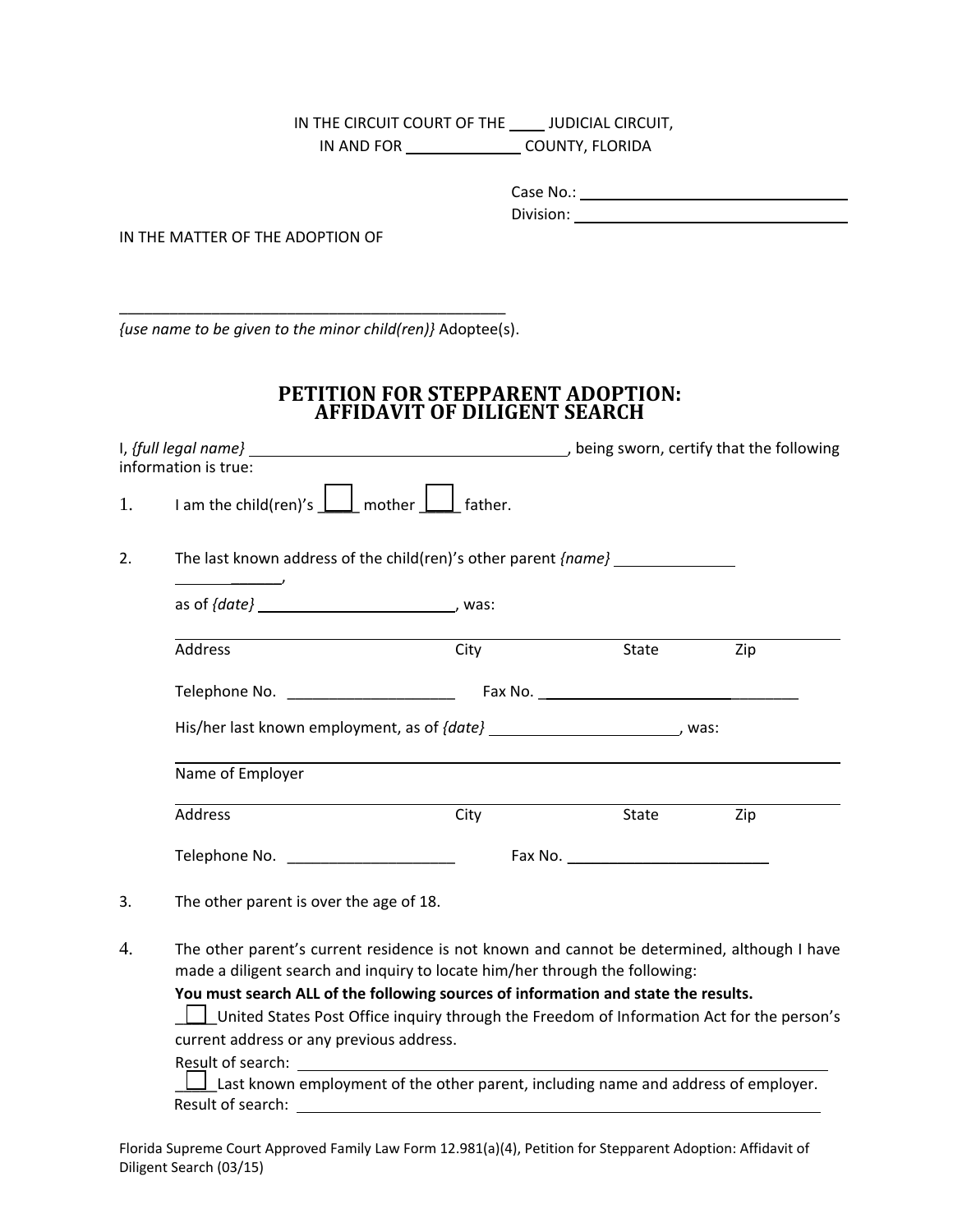$\perp$  Regulatory agencies, including professional or occupational licensing, in the area where the other parent last resided.

Result of search:

 $\Box$  Names and addresses of relatives to the extent such can be reasonably obtained from the petitioner or other sources, contacts with those relatives and inquiry as to the other parent's last known address. You are to follow up any leads of any addresses where the other parent may have moved.

Result of search:

 $\Box$  Information about the other parent's possible death and, if dead, the date and location. Result of search:

 $\Box$  Telephone listings in the area where the other parent last resided.

Result of search:

 $\Box$  Law enforcement agencies in the area where the other parent last resided. Result of search:

 $\Box$  Highway Patrol records in the state where the other parent last resided. Result of search:

 $\Box$  Department of Corrections records in the state where the other parent last resided.  $\overline{\phantom{0}}$ Result of search:

 $\Box$  Hospitals in the last known area of the other parent's residence.

Result of search:

 $\Box$  Records of utility companies, which include water, sewer, cable TV, and electric in the last known area of the other parent's residence.

Result of search:

 $\Box$  Records of the Armed Forces of the U.S. and their response as to whether or not there is any information about the other parent. (See Florida Supreme Court Approved Family Law Form 12.912(a), Memorandum for Certificate of Military Service.)

Result of search:

L last resided. \_\_\_Records of the tax assessor's and tax collector's office in the area where the other parent

Result of search:

 $\Box$  Search of one Internet databank locator service.

Result of search:

L last known address.  $\Box$  Title IV-D (child support enforcement) agency records in the state of the other parent's Result of search:

#### *{if applicable}:*

 $\Box$  A search of the Putative Father Registry maintained by the Office of Vital Statistics of the Department of Health has been requested, and if granted, the certificate from the State Registrar will be filed in this action.